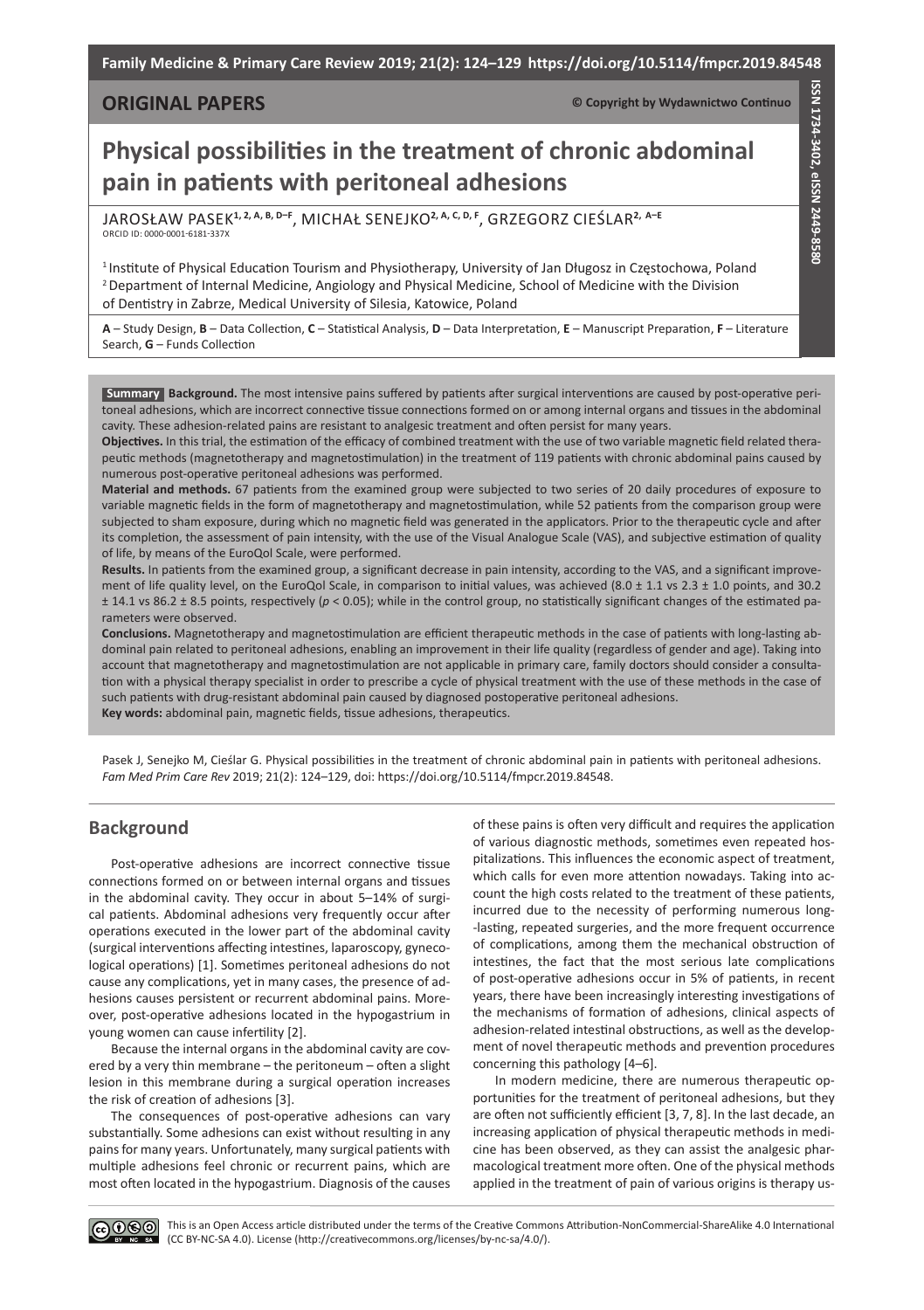ing variable magnetic fields [9]. Depending on the values of the physical parameters of these fields, especially on the value of magnetic field induction, as well as the frequency and course of impulses of magnetic field, therapeutic methods using variable magnetic field are classified in physical medicine as magnetotherapy and magnetostimulation.

Magnetotherapy is a method in which a variable magnetic field with a sinusoidal or rectangular course of impulses, having a frequency below 100 Hz, magnetic field induction in the range 0.1 mT to 30 mT and intensity of electric field comparable to terrestrial electric field level is applied.

Magnetostimulation, in turn, is a method in which "weak" variable magnetic fields, having a saw-like shape of basic impulses, varying in frequency from several to 3,000 Hz and low values of magnetic field induction from 1 pT to 100 μT based on the mechanism of ion cyclotron resonance is applied [10].

The biological action of variable magnetic fields related to the effect that these fields have on ion currents, as well as upon particles having a specific magnetic moment, results, among others, in changes of sensitivity threshold for free nerve endings or cells capable of contracting. Moreover, the ions under the influence of variable magnetic fields gather in the vicinity of biological barriers, e.g. cell membranes in magnetic field, as a result of which ion polarization occurs (in accordance with the phenomenon of ion cyclotrone resonance – ICR) that cause a change of the intensity of ion transfer diffusion rate between the inside area of the cell and the intercellular space, with a subsequent change in the intercellular concentration of ions as sodium, calcium and potassium. This phenomenon has a significant influence upon the intensity of numerous metabolic processes and the speed of nerve conductivity. So far, the biological effects of magnetic fields that have been confirmed in reliable scientific research are vasodilatation, angiogenesis, anticoagulation activity, intensification of the processes of repair and regeneration of soft and bone tissues, as well as anti-oedemic, anti-spastic, anti-inflammatory and analgesic effects [10].

The procedures with the use of variable magnetic fields are well tolerated by patients, and no significant side effects are observed in patients exposed to magnetotherapy and magnetostimulation procedures. Sometimes transient, moderate symptoms, such as: intensification of pain sensation in the early stage of the therapeutic cycle, sensation of fatigue, sweating, itching, tingling sensation and unstable level of arterial blood pressure, occur, especially in patients with increased activity of the vegetative nervous system [10].

The recommended contraindications for magnetotherapy and magnetostimulation procedures are: neoplastic diseases, pregnancy, active form of tuberculosis, hemorrhage from digestive and respiratory tract, hyperthyreosis, electronic implants (e.g. pacemakers), as well as acute infectious diseases, e.g. viral, bacterial and mycotic [10].

## **Objectives**

The aim of the study is to estimate the efficacy of combined physical treatment with the use of two variable magnetic field related therapeutic methods (magnetotherapy and magnetostimulation) in the treatment of patients with chronic abdominal pains caused by post-operative peritoneal adhesions.

## **Material and methods**

The study was conducted in accordance with the World Medical Association Declaration of Helsinki: ethical principles for medical research involving human subjects (2000), and its protocol was approved by the Local Ethics Committee of the Medical University of Silesia in Katowice (2015). All qualified patients signed a written consent for participation in this study.

#### **Participants**

The trial was performed on 119 patients having a mean age of 52.3 ± 16.3 years (min–max: 13–78 years) (85 women with a mean age of  $51.9 \pm 16.2$  years and 34 men with a mean age of 53.5 ± 16.5 years), suffering from severe pains in the abdominal cavity caused by numerous post-operative peritoneal adhesions, resistant to pharmacological treatment, randomly divided into 2 groups: the examined group consisting of 67 patients with a mean age of  $52.0 \pm 16.2$  years (51 women with a mean age of  $50.6 \pm 16.7$  years and 16 men with a mean age of  $56.5 \pm 14.2$  years) – exposed to a variable magnetic field in the form of magnetotherapy and magnetostimulation procedures – and the comparison group consisting of 52 patients with a mean age of  $52.8 \pm 16.6$  years (34 women with a mean age of 53.9  $\pm$  15.8 years and 18 men with a mean age of 52.4  $\pm$  18.3 years) – subjected to sham exposure.

All patients had been suffering for a few months from severe ("unbearable", as defined by the patients), persistent abdominal pains related to post-operative peritoneal adhesions, after numerous surgical procedures in the hypogastrium area (gynecological and chirurgical types of operations), and pains that were resistant to routine analgesic pharmacological treatment.

The number of surgical interventions executed in patients included in the trial is presented on Figure 1A – experimental group and Figure 1B – control group.



**Figure 1A.** Number of surgical interventions conducted in patients



**Figure 1B.** Number of surgical interventions conducted in patients in control group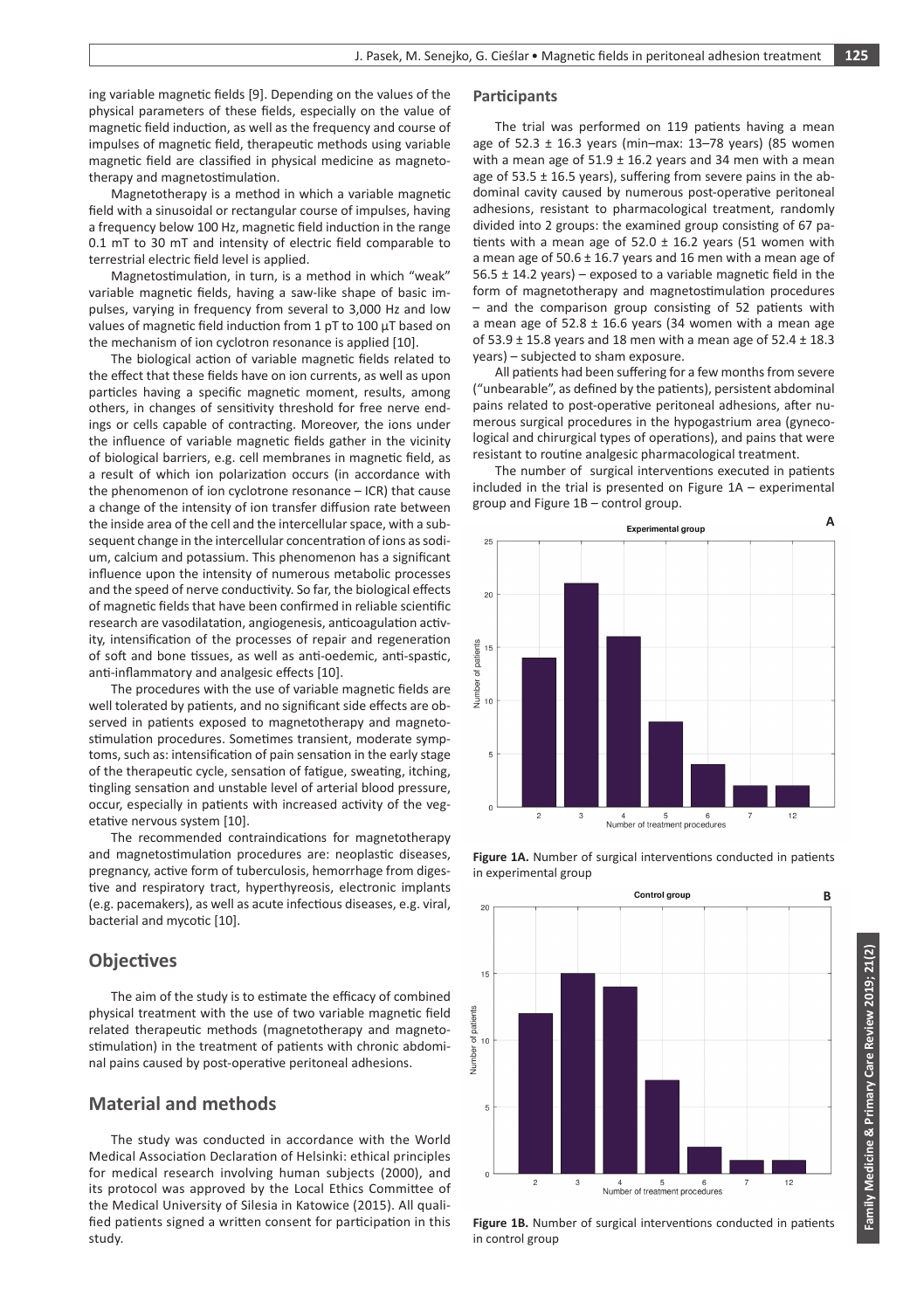In the objective examination conducted, in all patients, an increase of tension of abdominal integument and distinct muscular defense of the abdominal cavity in painful regions was observed. Before qualification to the trial, an ultrasound and CT examination of the abdominal cavity was performed in order to exclude causes of abdominal pains other than peritoneal adhesions. Based on the performed examination in all patients, no symptoms of active oncological pathology were confirmed.

The criteria of inclusion into the trial were as follows: ultrasound and CT examination before the therapy, patients suffering from abdominal pains for a few months, lack of a positive reaction to applied analgesic pharmacological treatment, patients after numerous post-operative surgical operations of the abdominal and the patients' agreement for participation in the trial. Exclusion examination criteria were: lack of agreement for participation in the examination, different causes of pain ailments in the abdominal cavity, contraindications to magnetic field procedures.

Patients with typical contraindications to magnetotherapy and magnetostimulation, such as: the presence of neoplasm, pregnancy, hyperthyroidism, hemorrhage and hemorrhagic diathesis, tuberculosis, generalized infections, the installation of pace-makers and other electronic implants, were excluded from the trial.

#### **Magnetotherapy and magnetostimulation protocol**

67 patients from the examined group were subjected to a cycle of 20 daily procedures of magnetotherapy with the use of the Viofor JPS System (Med & Life, Poland), lasting 12 minutes each (sinusoidal course of impulse, frequency: 40 Hz and magnetic field indication: 10 mT), and subsequently  $-$  after 4 weeks – to a cycle of 20 daily procedures of magnetostimulation with the use of the Viofor JPS System (Med & Life, Poland), lasting 12 minutes each (ion cyclotron resonance effect, magnetic field intensity increasing cyclically every 12 seconds to a pre- -selected level of 8, saw-like shape of impulses, frequencies of basic impulses: 180 and 195 Hz, with intensity level: 8, and magnetic field induction:  $100 \mu T$ ). During the procedure, the painful region of the patient's body was placed inside a cylindrical applicator of devices for magnetotherapy and magnetostimulation, which generate variable magnetic fields.

52 patients qualified to the comparison group were subjected to a cycle of sham exposures, consisting of two series of 20 daily sham exposures to a magnetic field, during which no magnetic field was generated in the applicators of devices for magnetotherapy and magnetostimulation.

#### **Estimation of pain intensity and Quality of Life**

Before the beginning and after the end of a full cycle of procedures, a subjective assessment of pain intensity felt by the patients during the last two months was performed with the use of the Visual Analogue Scale (VAS)*,* in which a score of 0 points is defined as no pain sensation, while a score of 10 points reflected the highest intensity of pain ever experienced by the patient in his life; there was also a subjective estimation of patients' quality of life, measured with the use of the EuroQol Scale, in which 0 points stood for the lowest quality of life, and a score of 100 points reflected the highest quality of life.

## **Statistical analysis**

All study results, presented as mean value and standard error of the mean (SEM), were subjected to statistical analysis with use of Statistica 7.0 software. The compliance of the distribution of variables with normal distribution was tested by means of the Shapiro–Wilk test, and the statistical significance of differences between the values of particular markers, before and after the therapeutic cycle, was estimated by means of the Mann– –Whitney U test and the Wilcoxon test. Differences at a level of *p* < 0.05 were considered statistically significant.

## **Results**

The results of subjective estimation of pain intensity in VAS, before and after the end of a cycle of 40 daily procedures of magnetotherapy and magnetostimulation or a cycle of 40 daily in the examined and comparison group, respectively, are presented in Figure 2.



Figure 2. Results of subjective estimation of pain intensity in VAS before and after the end of a cycle of magnetic field therapy, in the examined and comparison group [points]

In the examined group of patients, exposed to variable magnetic fields, a significant decrease (by 66.5%) in pain intensity – estimated with the use of VAS – was observed in comparison to the initial value before the beginning of the therapeutic cycle (8.0 ± 1.1 vs 2.3 ± 1.0 points, *p* < 0.05), while in the comparison group of patients, subjected to sham exposure, only a slight and insignificant decrease in pain intensity was observed in comparison to the initial value before the beginning of the therapeutic cycle (8.6 ± 0.8 vs 8.0 ± 0.4 points, *p* > 0.05).

The results of subjective estimation of pain intensity in VAS before and after the end of a cycle of 40 daily procedures of magnetotherapy and magnetostimulation or a cycle of 40 daily in the examined and comparison group, respectively, in relation to gender are presented in Table 1.

**Table 1. Results of subjective estimation of pain intensity in VAS before and after the end of a cycle of magnetic field** 

| therapy in the examined and comparison group in relation to<br>gender [points] |        |                                                                    |                                                                   |                                           |  |
|--------------------------------------------------------------------------------|--------|--------------------------------------------------------------------|-------------------------------------------------------------------|-------------------------------------------|--|
| <b>Group</b>                                                                   | Gender | Pain<br>intensity in<br><b>VAS before</b><br>treatment<br>[points] | Pain<br>intensity in<br><b>VAS after</b><br>treatment<br>[points] | <b>Statistical</b><br>significance<br>(p) |  |
| Examined<br>group                                                              | men    | $7.7 \pm 0.9$                                                      | $2.2 \pm 0.9$                                                     | p < 0.05                                  |  |
|                                                                                | women  | $8.1 \pm 1.2$                                                      | $2.4 \pm 1.0$                                                     | p < 0.05                                  |  |
| Comparison<br>group                                                            | men    | $8.6 \pm 0.9$                                                      | $7.9 \pm 0.4$                                                     | p > 0.05                                  |  |
|                                                                                | women  | $8.6 \pm 0.9$                                                      | $8.0 \pm 0.5$                                                     | p > 0.05                                  |  |

In the examined group of patients, exposed to variable magnetic fields, a significant decrease in pain intensity – estimated with the use of VAS – in both genders was observed in comparison to the initial value before the beginning of the therapeutic cycle, while in the comparison group of patients, subjected to sham exposure, only a slight and insignificant decrease in pain intensity in both genders was observed in comparison to the initial value before the beginning of the therapeutic cycle.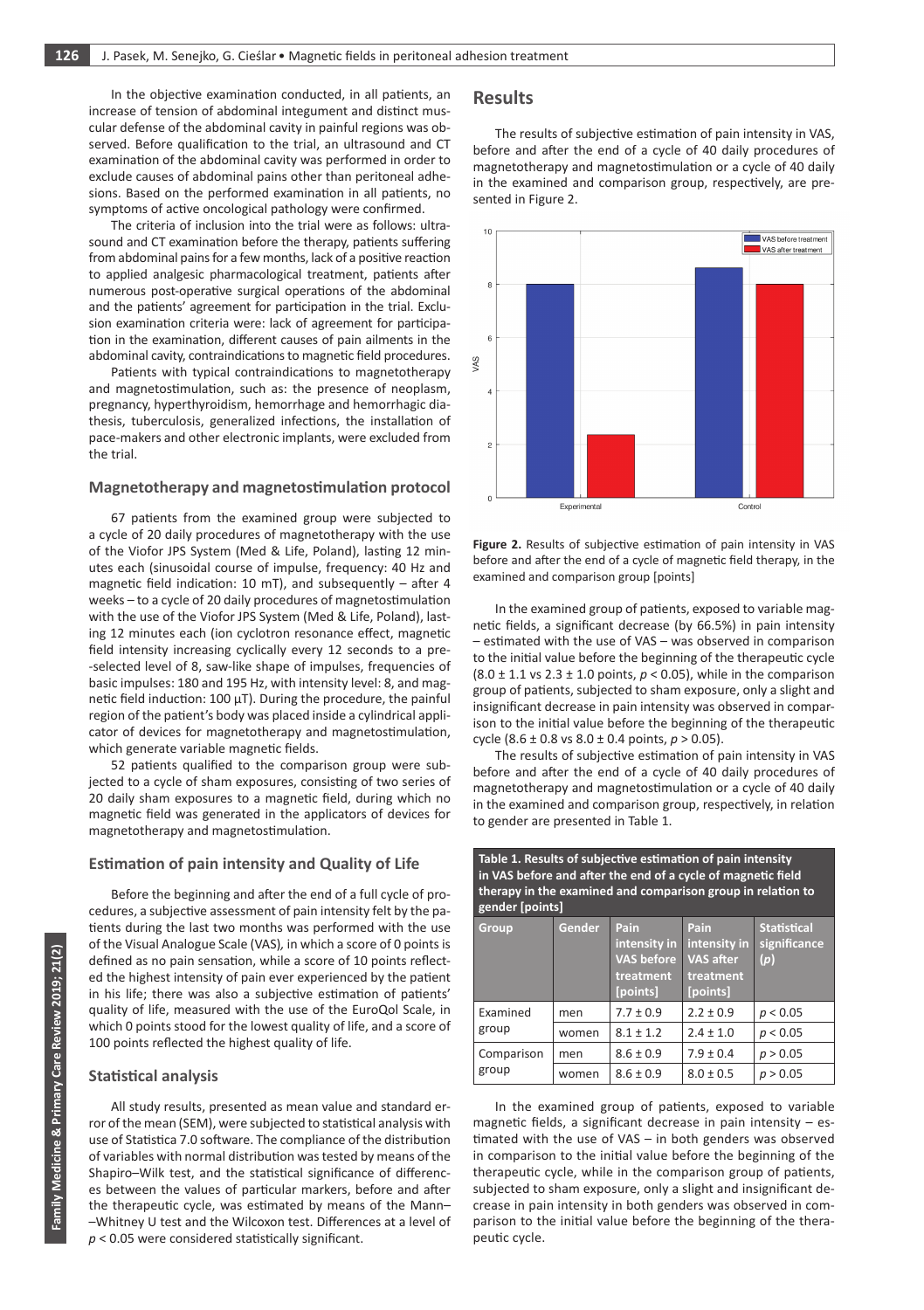The results of subjective estimation of pain intensity in VAS before and after the end of a cycle of 40 daily procedures of magnetotherapy and magnetostimulation or a cycle of 40 daily in the examined and comparison group, respectively, are presented in Table 2.

| Table 2. Results of subjective estimation of pain intensity in VAS<br>before and after the end of a cycle of magnetic field therapy in<br>the examined and comparison group in relation to age [points] |                            |                                                                    |                                                                   |                                           |  |
|---------------------------------------------------------------------------------------------------------------------------------------------------------------------------------------------------------|----------------------------|--------------------------------------------------------------------|-------------------------------------------------------------------|-------------------------------------------|--|
| Group                                                                                                                                                                                                   | Age<br>interval<br>[years] | Pain<br>intensity in<br><b>VAS before</b><br>treatment<br>[points] | Pain<br>intensity in<br><b>VAS after</b><br>treatment<br>[points] | <b>Statistical</b><br>significance<br>(p) |  |
| Examined<br>group                                                                                                                                                                                       | $10 - 30$                  | $8.2 \pm 1.6$                                                      | $1.9 \pm 0.9$                                                     | p < 0.05                                  |  |
|                                                                                                                                                                                                         | $31 - 60$                  | $8.0 \pm 1.1$                                                      | $2.5 \pm 1.0$                                                     | p < 0.05                                  |  |
|                                                                                                                                                                                                         | $61 - 80$                  | $7.9 \pm 1.0$                                                      | $2.1 \pm 0.9$                                                     | p < 0.05                                  |  |
| Comparison<br>group                                                                                                                                                                                     | $10 - 30$                  | $8.6 \pm 0.5$                                                      | $8.0 \pm 0.0$                                                     | p > 0.05                                  |  |
|                                                                                                                                                                                                         | $31 - 60$                  | $8.5 \pm 1.0$                                                      | $8.0 \pm 0.5$                                                     | p > 0.05                                  |  |
|                                                                                                                                                                                                         | 61-80                      | $8.8 \pm 0.8$                                                      | $8.1 \pm 0.4$                                                     | p > 0.05                                  |  |

In the examined group of patients, exposed to variable magnetic fields, a significant decrease in pain intensity – estimated with the use of VAS – in all age intervals was observed in comparison to the initial value before the beginning of the therapeutic cycle, while in the comparison group of patients, subjected to sham exposure, only a slight and insignificant decrease in pain intensity in all age intervals was observed in comparison to the initial value before the beginning of the therapeutic cycle.

The results of self-estimation of quality of life in the EuroQol scale before and after the end of a cycle of 40 daily procedures of magnetotherapy and magnetostimulation or a cycle of 40 daily sham-exposures in the examined group and comparison group, respectively, are presented in Figure 3.



**Figure 3.** Results of self-estimation of quality of life in the EuroQol scale before and after the end of a cycle of magnetic field therapy, in the examined and comparison group [points]

In the examined group of patients, exposed to variable magnetic fields, a significant improvement of quality of life – indicated by a significant increase in score in the EuroQol scale – was observed in comparison to the initial value before the beginning of the therapeutic cycle  $(30.2 \pm 14.1 \text{ vs } 86.2 \pm 8.5 \text{ points})$ *p* < 0.05), while in the comparison group of patients, subjected to sham exposure, a slight, yet insignificant deterioration of quality of life was observed in comparison to the initial value before the beginning of the therapeutic cycle (24.2 ± 8.7 vs 20.7  $± 6.2$  points,  $p > 0.05$ ).

The results of self-estimation of quality of life in the Euro-Qol scale before and after the end of a cycle of 40 daily procedures of magnetotherapy and magnetostimulation or a cycle of 40 daily sham-exposures in the examined group and comparison group, respectively, in relation to gender are presented in Table 3.

**Table 3. Results of self-estimation of quality of life in the EuroQol scale before and after the end of a cycle of magnetic field therapy in the examined and comparison group in relation to gender [points]**

| Group               | Gender | <b>Quality of</b><br>life in<br><b>EuroQol</b><br>scale before<br>treatment<br>[points] | Qual-<br>ity of life<br>in EuroQol<br>scale after<br>treatment<br>[points] | <b>Statistical</b><br>signifi-<br>cance<br>(p) |
|---------------------|--------|-----------------------------------------------------------------------------------------|----------------------------------------------------------------------------|------------------------------------------------|
| Examined<br>group   | men    | $34.7 \pm 14.3$                                                                         | $85.9 \pm 10.2$                                                            | p < 0.05                                       |
|                     | women  | $28.9 \pm 13.9$                                                                         | $86.4 \pm 8.1$                                                             | p < 0.05                                       |
| Comparison<br>group | men    | $24.1 \pm 8.6$                                                                          | $20.6 \pm 6.4$                                                             | p > 0.05                                       |
|                     | women  | $24.2 \pm 8.9$                                                                          | $20.9 \pm 6.2$                                                             | p > 0.05                                       |

In the examined group of patients, exposed to variable magnetic fields, a significant improvement of quality of life – indicated by a significant increase in score in the EuroQol scale – in both genders was observed in comparison to the initial value before the beginning of the therapeutic cycle (30.2  $\pm$  14.1 vs 86.2  $\pm$  8.5 points,  $p < 0.05$ ), while in the comparison group of patients, subjected to sham exposure, a slight, yet insignificant deterioration of quality of life in both genders was observed in comparison to the initial value before the beginning of the therapeutic cycle (24.2 ± 8.7 vs 20.7 ± 6.2 points, *p* > 0.05).

The results of self-estimation of quality of life in the EuroQol scale before and after the end of a cycle of 40 daily procedures of magnetotherapy and magnetostimulation or a cycle of 40 daily sham-exposures in the examined group and comparison group, respectively, in relation to age are presented in Table 4.

| Table 4. Results of self-estimation of quality of life in the<br>EuroQol scale before and after the end of a cycle of magnetic<br>field therapy, in the examined and comparison group in rela-<br>tion to age [points] |                            |                                                                                             |                                                                                            |                                                |  |
|------------------------------------------------------------------------------------------------------------------------------------------------------------------------------------------------------------------------|----------------------------|---------------------------------------------------------------------------------------------|--------------------------------------------------------------------------------------------|------------------------------------------------|--|
| Group                                                                                                                                                                                                                  | Age<br>interval<br>[years] | <b>Quality of</b><br>life in the<br><b>EuroQol</b><br>scale before<br>treatment<br>[points] | <b>Quality of</b><br>life in the<br><b>EuroQol</b><br>scale after<br>treatment<br>[points] | <b>Statistical</b><br>signifi-<br>cance<br>(p) |  |
| Examined<br>group                                                                                                                                                                                                      | $10 - 30$                  | $28.9 \pm 17.6$                                                                             | $91.9 \pm 6.0$                                                                             | p < 0.05                                       |  |
|                                                                                                                                                                                                                        | $31 - 60$                  | $30.0 \pm 14.7$                                                                             | $84.5 \pm 4.8$                                                                             | p < 0.05                                       |  |
|                                                                                                                                                                                                                        | $61 - 80$                  | $29.6 \pm 12.0$                                                                             | $87.3 \pm 6.2$                                                                             | p < 0.05                                       |  |
| Comparison<br>group                                                                                                                                                                                                    | $10 - 30$                  | $22.5 \pm 4.6$                                                                              | $21.3 \pm 3.5$                                                                             | p > 0.05                                       |  |
|                                                                                                                                                                                                                        | $31 - 60$                  | $25.6 \pm 9.7$                                                                              | $21.1 \pm 7.0$                                                                             | p > 0.05                                       |  |
|                                                                                                                                                                                                                        | $61 - 80$                  | $22.9 \pm 8.5$                                                                              | $20.0 \pm 6.1$                                                                             | p > 0.05                                       |  |

In the examined group of patients, exposed to variable magnetic fields, a significant improvement of quality of life – indicated by a significant increase in score in the EuroQol scale – in all age intervals was observed in comparison to the initial value before the beginning of the therapeutic cycle  $(30.2 \pm 14.1 \text{ vs } 10.2 \pm 14.1 \text{ vs } 10.2 \pm 14.1 \text{ vs } 10.2 \pm 14.1 \text{ vs } 10.2 \pm 14.1 \text{ vs } 10.2 \pm 14.1 \text{ vs } 10.2 \pm 14.1 \text{ vs } 10.2 \pm 14.1 \text{ vs } 10.2 \pm 14.1 \text{ vs } 10.2 \pm 14.1 \text{ vs } 10.$ 86.2  $\pm$  8.5 points,  $p < 0.05$ ), while in the comparison group of patients, subjected to sham exposure, a slight, yet insignificant deterioration of quality of life in all age intervals was observed in comparison to the initial value before the beginning of the therapeutic cycle (24.2 ± 8.7 vs 20.7 ± 6.2 points, *p* > 0.05).

All patients treated with both therapeutic methods tolerated the procedures performed well, and no side-effects of treatment were observed.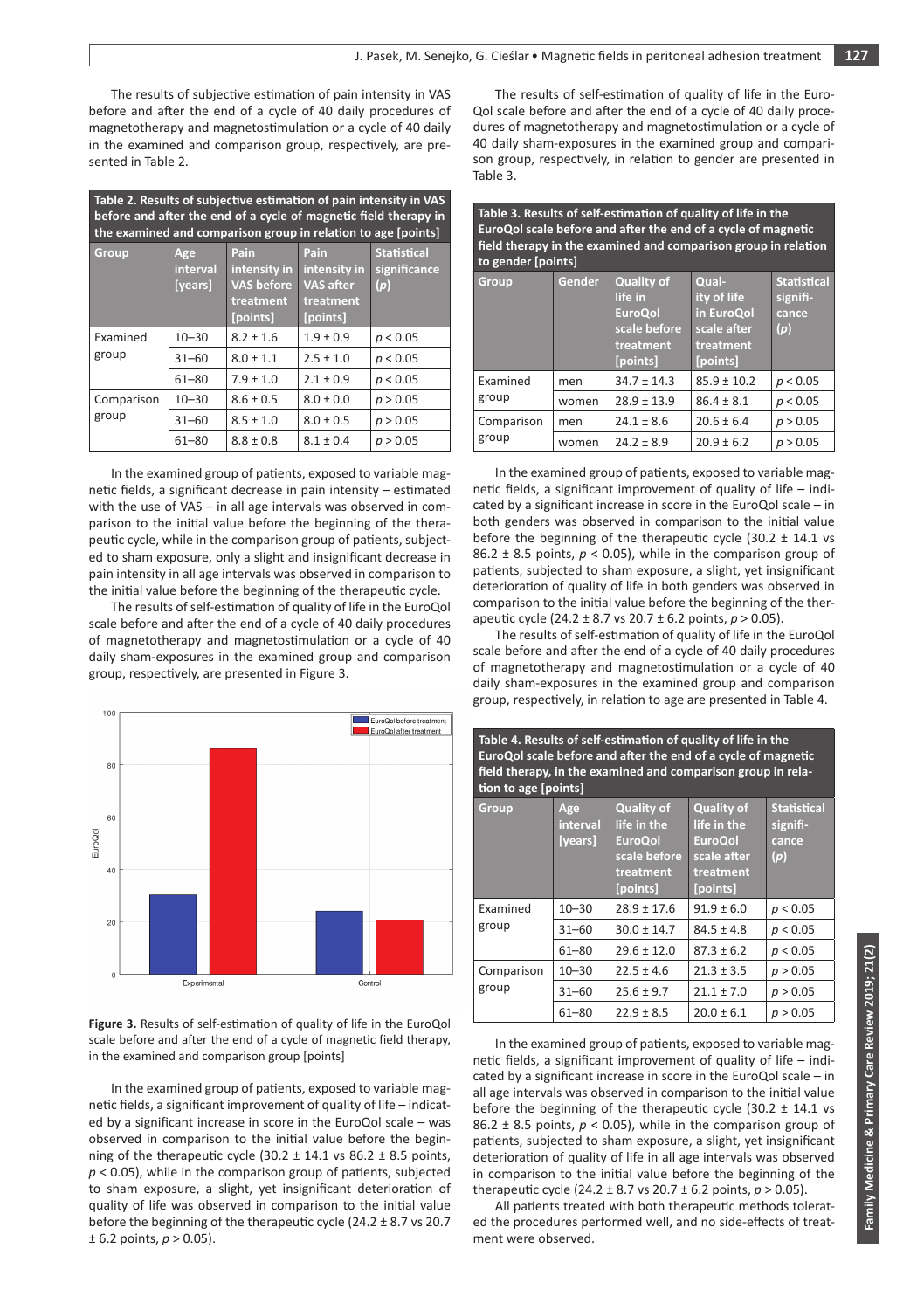## **Discussion**

Despite conducting intensive clinical and experimental research, there is still no generally accepted effective method of treatment for post-operative adhesions found. Pharmacological treatment kindles some hope, but has so far not clearly shown any advantages resulting from its application. In turn, attentive anatomical surgery, reliable hemostasis, strict surgical asepsis and the selection of optimal surgical methods with the application of less invasive procedures leads only to the reduction of number of post-operative complications [11–14].

So far, many surgical methods have been described aiming at the prevention of excessive creation of peritoneal adhesions (folding of the intestine wall, splinting of the intestine and leaving the peritoneum open in the post-operative course), but these methods result in the necessity to perform further operational interventiona [15, 16]. This is why the avoidance of a lesion of the peritoneum during an operation is considered to be the most efficient method of preventing the creation of post- -operative adhesions [1, 17].

In the present study, we confirmed that the application of variable magnetic fields (in the form of two different therapeutic methods) for the treatment of patients with peritoneal adhesions provides satisfactory therapeutic effects and generally results in almost complete regression of abdominal pain. Though the therapeutic process was long-lasting and time-consuming, the obtained effects of treatment significantly contributed to the improvement of the quality of life of patients treated with magnetic fields (*Quality of Life)* [12, 15].

The observed anti-nociceptive effect was probably caused by the reduction of nerve impulse conduction in afferent nerve fibers, due to the hyper-polarization of neuron membranes, as well as by the increase of synthesis and secretion of endogenous opiates (beta-endorphins) in the central nervous system, resulting in raising the threshold of pain sensation [8, 17].

The slight, and statistically insignificant, decrease in pain intensity observed in patients from the control group was probably related to a subjective *placebo* effect regarding the psychological value of participation in a novel physical therapy.

In patients treated with variable magnetic fields, a distinct reduction of muscular hypertonia in abdominal integument was also obtained. The mechanism of this antiphlogistic and antispastic effect could be related to the positive impact of variable magnetic fields on structures of liquid crystals in muscle membranes, resulting in the change of permeability of membrane ion channels, especially for calcium and natrium ions, and modification of their penetration between the cytoplasm and extracellular space, which is responsible for muscular tension. In turn, the regenerative effect of both therapeutic methods is probably related to the influence of applied variable magnetic fields on the muscular coat of blood vessels, resulting in decreased tension of smooth muscles and intensification of the angiogenesis, with subsequent improvement of tissue perfusion [7, 9].

#### **Limitations of the study**

There were no follow-up observations in this study, but the authors, in order to estimate how long the obtained analgesic effect lasts, in the near future plan to perform a subsequent trial with a follow-up lasting from 1 to 12 months.

## **Conclusions**

- 1. Magnetotherapy and magnetostimulation are efficient therapeutic methods in patients with long-lasting abdominal pain related to peritoneal adhesions, enabling the improvement of their quality of life (regardless of gender and age).
- 2. Taking into account that magnetotherapy and magnetostimulation are not applicable in primary care, family doctors should consider in the case of patients with drug- -resistant abdominal pain caused by diagnosed post-operative peritoneal adhesions a consultation with a physical therapy specialist in order to prescribe a cycle of physical treatment with the use of these methods.

Source of funding: This work was funded from the authors' own resources. Conflicts of interest: The authors declare no conflicts of interest.

# **References**

- 1. Güney G, Kaya C, Oto G, et al. Effects of quercetin and surgical for preventing adhesions after gynecological surgery: a rat uterine horn model. *J Obstet Gynaecol Res* 2017; 43(1): 179–184.
- 2. Koninckx PR, Gomel V, Ussia A, et al. Role of the peritoneal cavity in the prevention of postoperative adhesions, pain, and fatigue. *Fertil Steril* 2016; 106(5): 998–1010.
- 3. Li XD, Xia DL, Shen LL, et al. Effect of "phase change" complex on postoperative adhesion prevention. *J Surg Res* 2016; 202(1): 216–224.
- 4. Morawski B, Nawrot I, Klonowski W, et al. Peritoneal adhesions as a cause of mechanical small bowel obstruction based on own experience. *Pol Przegl Chir* 2015; 86(11): 523–531.
- 5. Smolarek S, Shalaby M, Paolo Angelucci G, et al. Small-bowel obstruction secondary to adhesions after open or laparoscopic colorectal surgery. *JSLS* 2016; 20(4): 201–216.
- 6. Lin LX, Yuan F, Zhang HH, et al. Work of separation a method to assess intraperitoneal adhesion and healing of parietal peritoneum in an animal model. *Clin Biomech* 2016; 41: 82–86.
- 7. Hoare T, Yeo Y, Bellas E, et al. Prevention of peritoneal adhesions using polymeric rheological blends. *Acta Biomater* 2014; 10(3): 1187–1193.
- 8. Gomel V, Koninckx PR. Microsurgical principles and postoperative adhesions: lessons from the past. *Fertil Steril* 2016; 106(5): 1025– –1031.
- 9. Pasek J, Sieroń A. Possibilities of physical medicine interventions in the treatment of wound of tarsal joint. *Acta Angiologica* 2015; 4: 132–135.
- 10. Sieroń A, Cieślar G, Stanek A, eds. *Pole magnetyczne iświatło w medycynie i fozjoterapii*. Bielsko-Biała: α-medica press; 2013 (in Polish).
- 11. Rice AD, King R, Reed ED, et al. Manual physical therapy for non-surgical treatment of adhesion-related small bowel obstructions: two case reports. *J Clin Med* 2013; 2(1): 1–12.
- 12. Oh J, Kuan KG, Tiong LU, et al. Recombinant human lubricin for prevention of postoperative intra-abdominal adhesions in a rat model. *J Surg Res* 2017; 208: 20–25.
- 13. Marshall CD, Hu MS, Leavitt T, et al. Creation of abdominal adhesions in mice. *J Vis Exp* 2016; 27: 114–118.
- 14. Diamond MP. Reduction of postoperative adhesion development. *Fertil Steril* 2016; 106(5): 994–997.
- 15. Koninckx PR, Gomel V. Introduction: quality of pelvic surgery and postoperative adhesions. *Fertil Steril* 2016; 106(5): 991–993.
- 16. Alonso Jde M, Alves AL, Watanabe MJ, et al. Peritoneal response to abdominal surgery: the role of equine abdominal adhesions and current prophylactic strategies. *Vet Med Int* 2014; 279: 1–8.